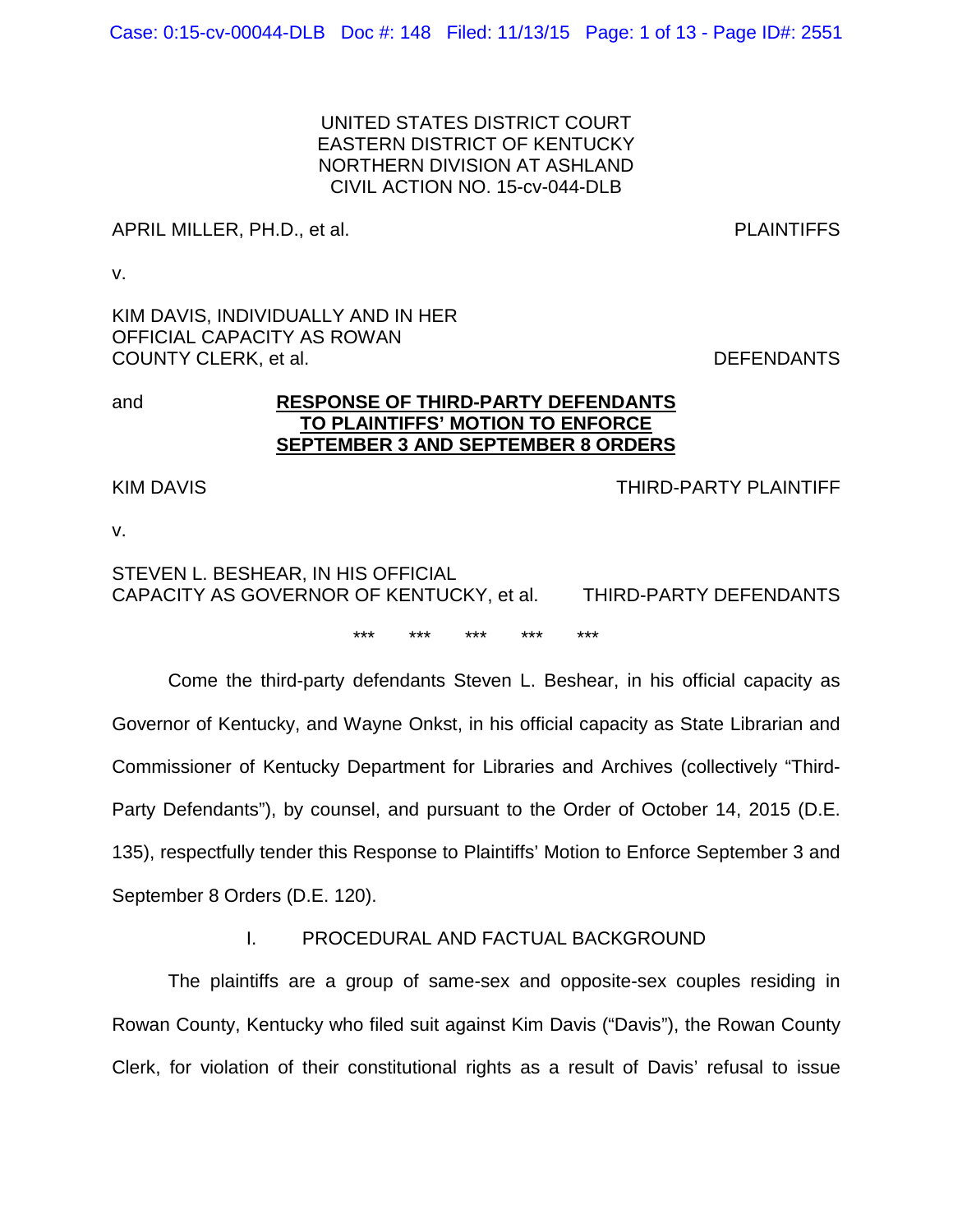marriage licenses to qualified couples. See Complaint (D.E. 1). Following briefing and hearings, this Court entered a preliminary injunction that enjoins Davis in her official capacity from enforcing her "no marriage licenses" policy. See Memorandum Opinion and Order (D.E. 43) ("Preliminary Injunction"). In so doing, the Court carefully considered and rejected each of Davis' constitutional defenses. Id. at 16-28. This Court, the Sixth Circuit, and the Supreme Court all declined to stay the Preliminary Injunction. See Order of 8-17-2015 (D.E. 52); Virtual Order of 8-28-2015 (D.E. 65); Sixth Circuit Order of 8-26-2015 (Exhibit 2 to D.E. 63); Supreme Court Order of 8-31- 2015. This Court then clarified the scope of the Preliminary Injunction, finding that Davis is enjoined from applying her "no marriage licenses" policy not just to the named Plaintiffs but to all qualified couples. See Order (D.E. 74) ("Clarified Injunction").

After Davis defied the Preliminary Injunction and Clarified Injunction by refusing to issue marriage licenses to qualified couples, this Court found her in contempt and remanded her to federal custody. See Order (D.E. 75). Thereafter, three of the Plaintiff couples obtained marriage licenses from the Office of Rowan County Clerk. See Status Report (D.E. 84). Those licenses were issued on the form prescribed by the Kentucky Department of Libraries and Archives. Compare Exhibit D to D.E. 34 (blank form) with Exhibit 1 to D.E. 84 (issued licenses). Plaintiffs noted that in the blank for the name of the Rowan County Clerk, the issued licenses said "Rowan County." See Status Report (D.E. 84). Notwithstanding this minor deviation in the completion of the form, this Court found that it "is therefore satisfied that the Rowan County Clerk's Office is fulfilling its obligations to issue marriage licenses to all legally eligible couples" and ordered Davis released from custody. See Order (D.E. 89). The Court cautioned Davis not to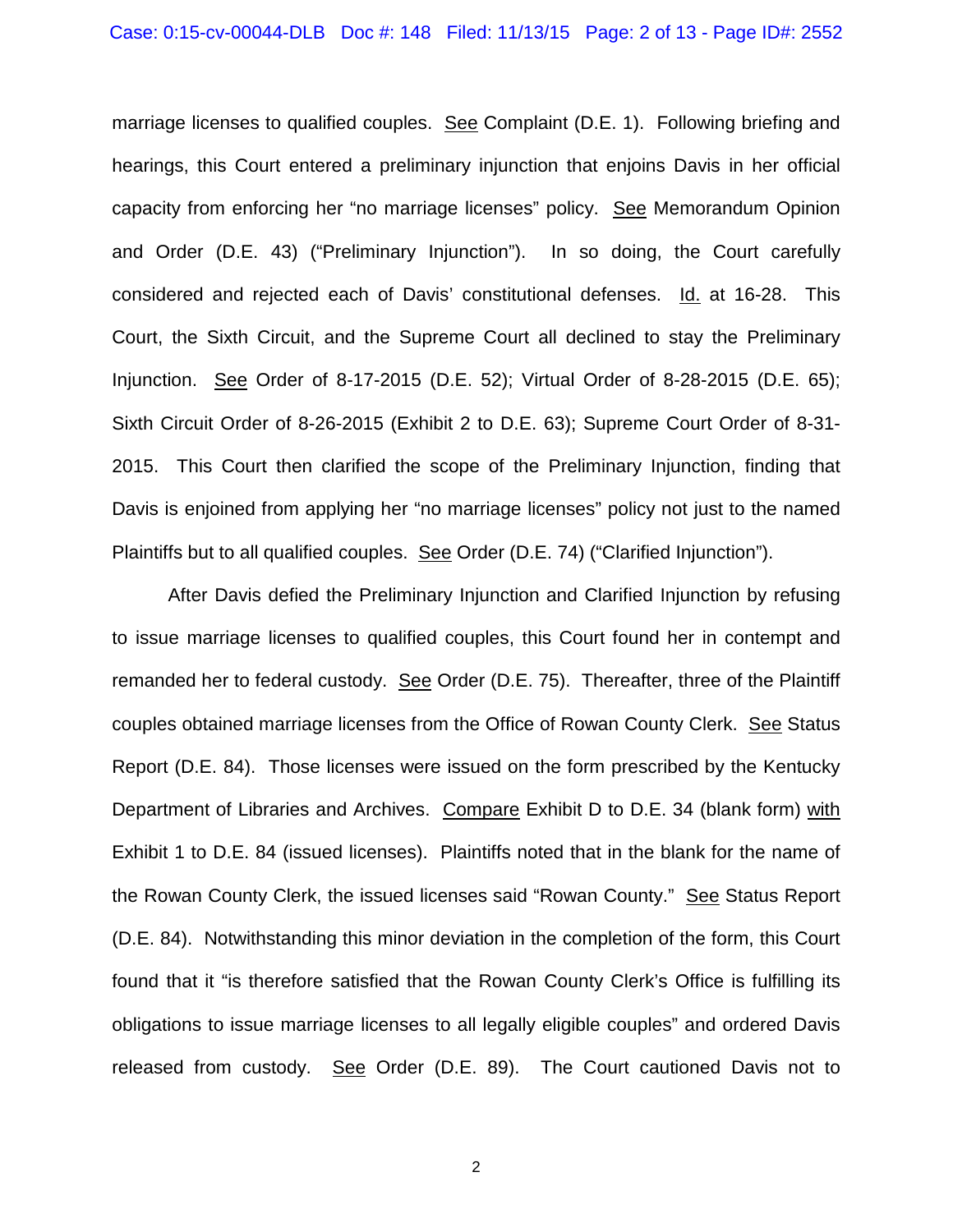interfere, directly or indirectly, with the issuance of marriage licenses to legally eligible couples. Id.

In a report required by the Court's Order, Rowan County Deputy Clerk Brian Mason ("Mason") advised the Court that upon her return to the office, Davis confiscated the prescribed marriage license forms and provided an altered form. See Notice (D.E. 114). Kentucky law sets forth the required contents of the form, and directs that "[e]ach county clerk shall use the form prescribed by the Department of Libraries and Archives" [KRS 402.100] and that the "form of marriage license prescribed in KRS 402.100 shall be uniform through this state." KRS 402.110. Nevertheless, Davis directed Mason to issue licenses only on the altered form. Notice (D.E. 114). The altered form differs from the prescribed form – and thus from the statutory requirements – in some respects:

- a. KRS 402.100(3)(a) states that the form shall contain "the name of the county clerk under whose authority the license was issued, and the county in which the license was issued." KRS 402.100(3)(a). The altered form removes "in the office of [name], [county] County Clerk" and replaces it with "Pursuant to Federal Court Order #15-CV-44 DLB." Compare Exhibit D to D.E. 34 (blank form) with Exhibit 1 to D.E 120 (license issued on altered form).
- b. KRS 402.100(1)(c) states that the form shall contain "the signature of the county clerk or deputy clerk issuing the license." KRS 402.100(1)(c). The altered form identifies the issuing party as "Notary Public" and includes a blank for the date of the expiration of his commission. Compare Exhibit D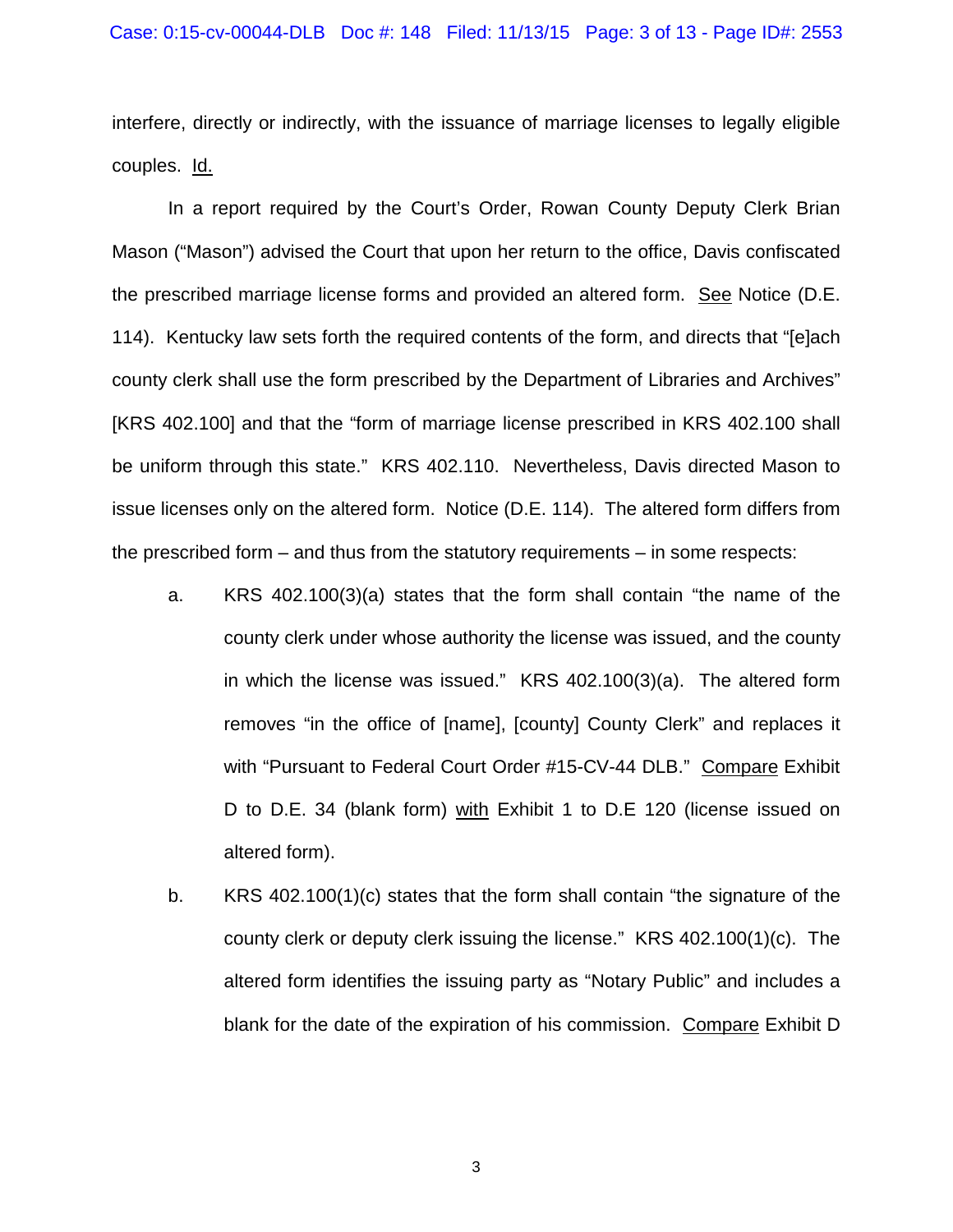to D.E. 34 (blank form) with Exhibit 1 to D.E 120 (license issued on altered form).

c. KRS 402.100(1)(a) states that the form shall contain "[a]n authorization statement of the county clerk issuing the license for any person or religious society authorized to perform marriage ceremonies to unite in marriage the persons named." KRS 402.100(1)(a). The altered form identifies neither the Office of the Rowan County Clerk nor a deputy clerk. Compare Exhibit D to D.E. 34 (blank form) with Exhibit 1 to D.E 120 (license issued on altered form). The altered form appears to indicate that the license is issued by a notary public. Id.

Citing the discrepancies between the prescribed and altered forms, Plaintiffs have moved the Court, among other relief, to compel the Office of Rowan County Clerk to utilize the prescribed form and re-issue marriage licenses that utilized the altered form. See Motion to Enforce September 3 and September 8 Orders (D.E. 120). The Court has directed the Third-Party Defendants to respond and "address the validity of the marriage licenses issued by the Rowan County Clerk's Office on or after September 14, 2015." See Order (D.E. 135).

#### II. ANALYSIS

## **A. The Third-Party Defendants' Role with Respect to Marriage Licensing is Limited to Prescribing the Form Pursuant to KRS 402.100.**

The Third-Party Defendants submit this response pursuant to the Court's Order, though it must be emphasized that the Third-Party Defendants possess only a minor, statutorily-constrained role in the marriage licensing scheme. That role is limited to the Kentucky Department for Libraries and Archives ("KDLA") prescribing a form that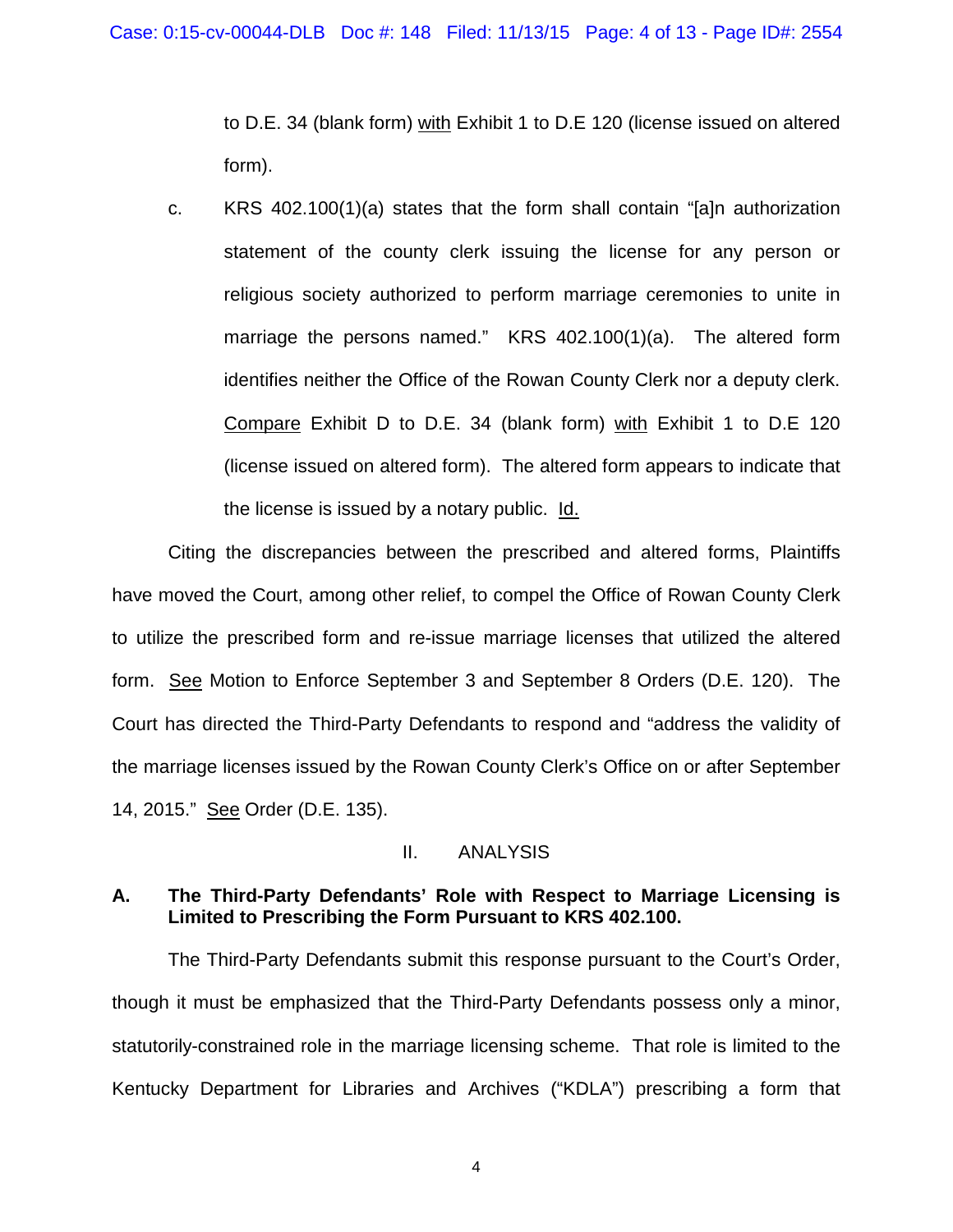contains the information required by KRS 402.100. Following Obergefell v. Hodges, 135 S.Ct. 2584 (2015), the KDLA made a single change to the marriage license form: replacing "bride" and "groom" with "first party" and "second party." No party to this action has alleged that the updated form fails to comply with KRS 402.100 or that the form was otherwise incorrectly drafted.

The authority to issue marriage licenses is solely vested in the county clerks and their deputies. See KRS 402.080, 402.100, 402.110. "[W]hen the General Assembly has placed a function, power or duty in one place there is no authority in the Governor to move it elsewhere unless the General Assembly gives him that authority." Brown v. Barkley, 628 S.W.2d 616, 623 (Ky. 1982). Similarly, the Third-Party Defendants do not supervise the county clerks or their deputies or possess authority to compel them to act. County clerks are elected constitutional officers. KY. CONST. § 99. The Governor has no supervisory authority over other elected constitutional officers. See Brown, 628 S.W.2d 616; Shipp v. Bradley, 275 S.W. 1, 7 (Ky. 1925) (elected county sheriffs are not state officials).

Thus, the Third-Party Defendants cannot issue marriage licenses or compel Davis to issue marriage licenses. The role of the Executive Branch in marriage licensing is simply to prescribe a form in compliance with KRS 402.100, which has been done. Because of this, it is not for the Third-Party Defendants to determine "the validity of the marriage licenses issued by the Rowan County Clerk's Office. . . ." See Order (D.E. 135). This response provides the Third-Party Defendants' analysis of Kentucky law, but it should not be construed as an official adjudication of "the validity of the marriage licenses" – a determination the Third-Party Defendants are not empowered to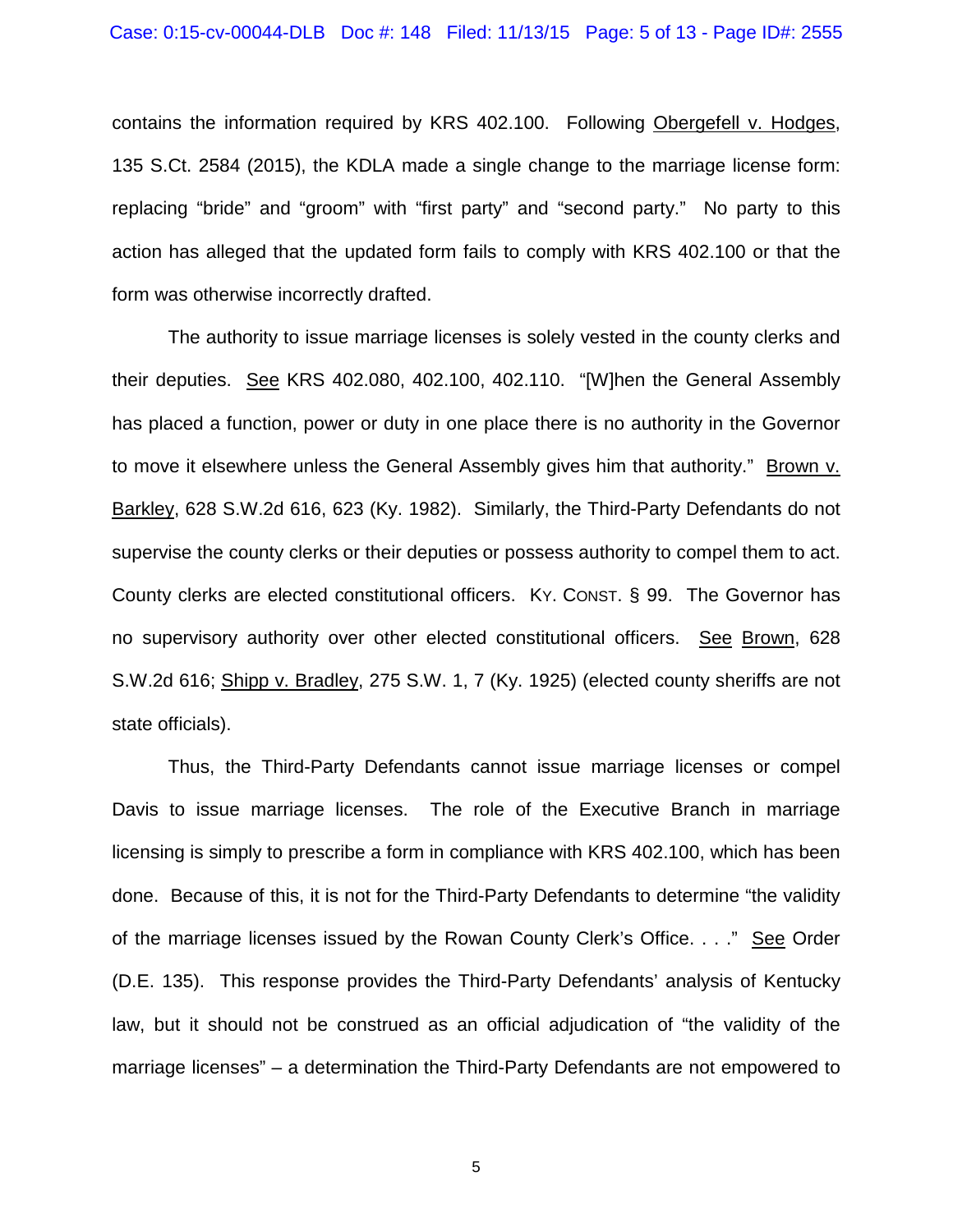make. Moreover, there is a distinction between whether the licenses themselves comply with licensing statutes and whether marriages performed pursuant to those licenses are valid under Kentucky law.

## **B. Although The Altered Marriage Licenses Are Not Fully Consistent with KRS Chapter 402, The Third-Party Defendants Will Recognize the Licenses As Legally Effective Absent Any Contrary Judicial Declaration.**

The altered marriage licenses contain much of the information required by KRS 402.100. A basic purpose of the marriage license is to preserve as documentary evidence the fact of marriage. Ky. Atty. Gen. Op. 78-347 (citing Caldwell v. Williams, 118 S.W. 932 (Ky. 1909)). To that end, Kentucky law requires couples to obtain a marriage license and that the license contain certain biographical and statistical information. KRS 402.080, 402.100(1)(b). The altered licenses fulfill these purposes. However, the altered licenses fall short of meeting certain other statutory requirements. The altered licenses do not contain "the name of the county clerk under whose authority the license was issued, and the county in which the license was issued" as required by KRS 402.100(3)(a). While the altered licenses are signed by someone who is a deputy county clerk,<sup>1</sup> they do not identify his role as such and instead refer to the issuing official as "Notary Public," which is inconsistent with KRS 402.100(1)(a) and (1)(c). The alteration of the licenses alone is inconsistent with KRS 402.100 and 402.110, which dictate that "[e]ach county clerk shall use the form prescribed by the Department of Libraries and Archives" and that the "form of marriage license prescribed in KRS 402.100 shall be uniform through this state."

While the altered licenses issued by the Rowan County Clerk's Office do not fully comply with statute, such deviation does not necessarily render the licenses ineffective

<sup>&</sup>lt;sup>1</sup> To date, all licenses have evidently been signed by Deputy Clerk Brian Mason. See Notice (D.E. 114).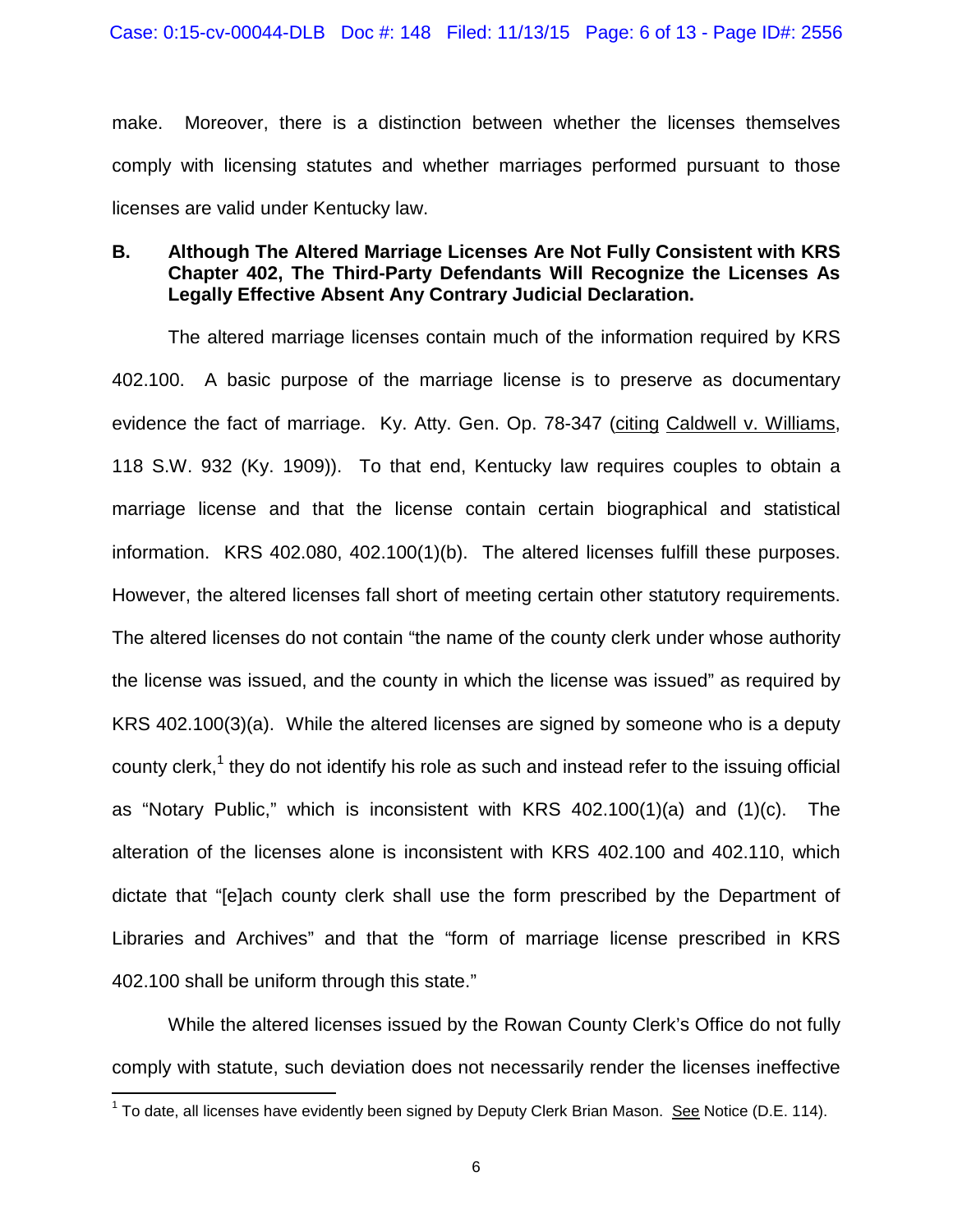or the marriages solemnized pursuant to said licenses invalid. Obtaining a marriage license from the county clerk or deputy county clerk is a prerequisite for couples to be married. KRS 402.080. The couples who have obtained altered licenses from the Rowan County Clerk's Office have nonetheless obtained a marriage license. Those couples who thereafter have their marriage solemnized pursuant to KRS Chapter 402 are legally married.

The Kentucky Court of Appeals has explained that there are two prerequisites for a valid civil marriage. "First, the parties intending to be married must obtain a marriage license from a county clerk." Pinkhasov v. Petocz, 331 S.W.3d 285, 294 (Ky. App. 2011). "Second, having obtained a marriage license, the parties intending to be married must solemnize their intent to be married before a person or society believed in good faith to possess authority to solemnize the marriage." Id. Kentucky law favors marriage, and the presumption of the legality of a marriage "is one of the strongest known to the law." Griffith v. Lunney, 187 S.W.2d 431, 433 (Ky. 1945). "Where a marriage ceremony is shown, every presumption will be indulged that it was legally performed." Vest's Administrator v. Vest, 28 S.W.2d 782, 783 (Ky. 1930).

Pinkhasov provides the most recent analysis by the Kentucky appellate courts. There, the couple "did not wish for any civil marriage license or marriage certificate to be secured, executed or filed" for immigration reasons. 331 S.W.3d at 288. Neither party was an American citizen, and each wanted "to remain legally free to marry American citizens for the purpose of applying for citizenship." Id. So, the couple participated in "a marriage ceremony consistent with the laws, customs, and traditions of the Jewish faith, but without a 'secular, legal marriage contract.'" Id. No marriage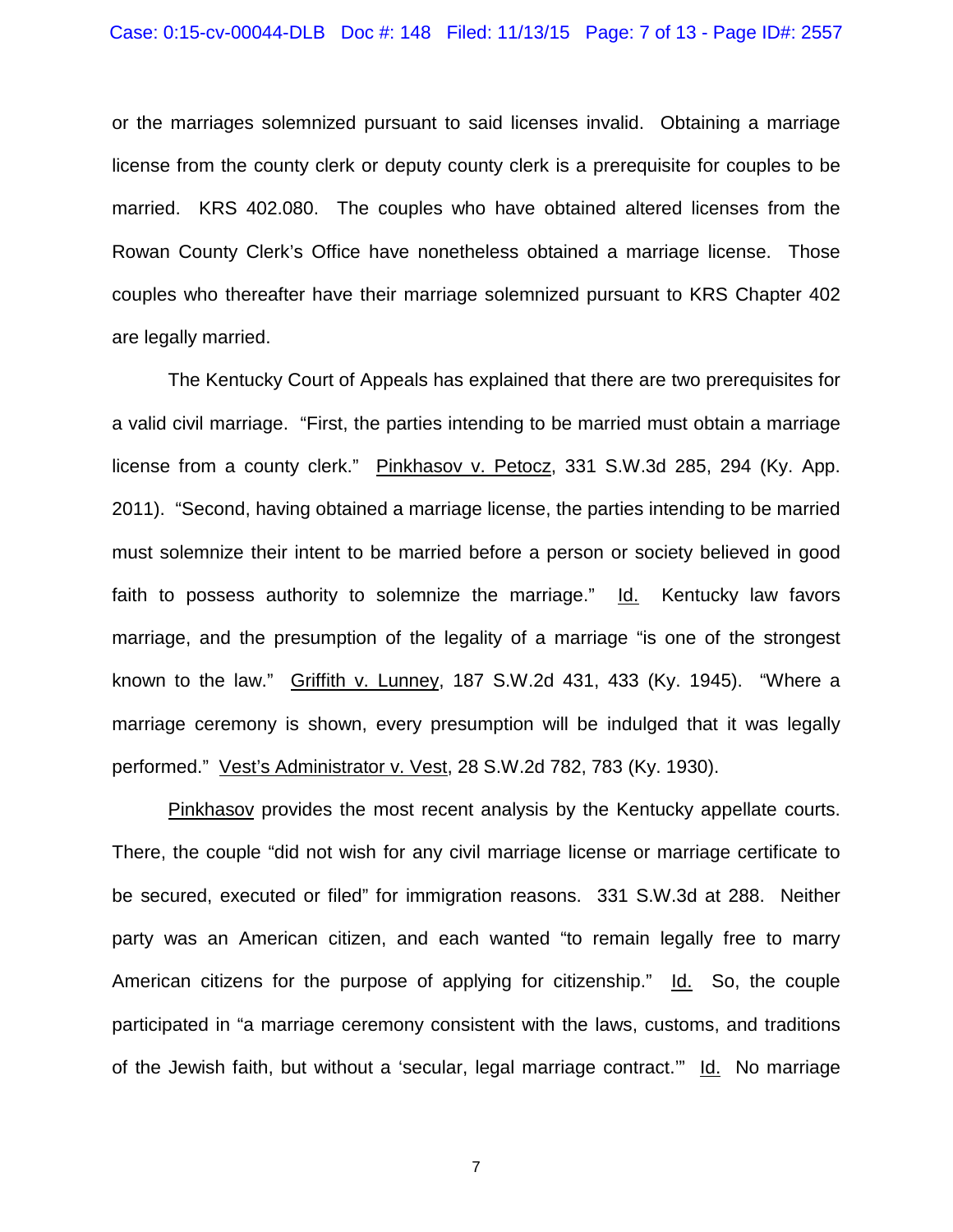license was sought, and, consistent with the couple's instructions, the presiding rabbi did not complete the civil marriage solemnization procedure. Id. at 288-89. The parties' relationship eventually broke down, and one of the spouses petitioned the circuit court for dissolution of marriage. Id. at 289. The circuit court held that a marriage had been created notwithstanding the couples' failure to comply with KRS Chapter 402, but the Court of Appeals reversed. Id. at 289-90.

The Court of Appeals observed that the couple "intentionally strategized and sought to circumvent the intent, effect, and force of Kentucky's statutes concerning legally valid civil marriage." Id. at 295. The Court explained that a couple must do two things to effectuate a legal marriage: obtain a marriage license and have the marriage solemnized. Id. at 294. The Court noted that "functionaries, such as county clerks and marriage officiants, who contravene statutorily imposed duties relative to the licensing, establishment, and recording of a legally valid civil marriage may be exposed to penalties under KRS 402.990." Id. However, "conformity with the two foregoing requirements deduced from KRS 402.080 is entirely within the power, control, and responsibility of the parties intending to be legally married." Id. Therefore, "strict compliance therewith is necessary for the establishment of a legally valid and binding civil marriage." Id. Having failed to complete either task, the parties in Pinkhasov could not "reasonably argue that a legally valid civil marriage was ever intended, effectuated or supposed." Id. at 295. Therefore, the Court held that no legal marriage was created. According to Pinkhasov, therefore, when there is not strict compliance with the statutory marriage scheme, the validity of the marriage depends upon whether the deviation was the fault of the couple or someone else.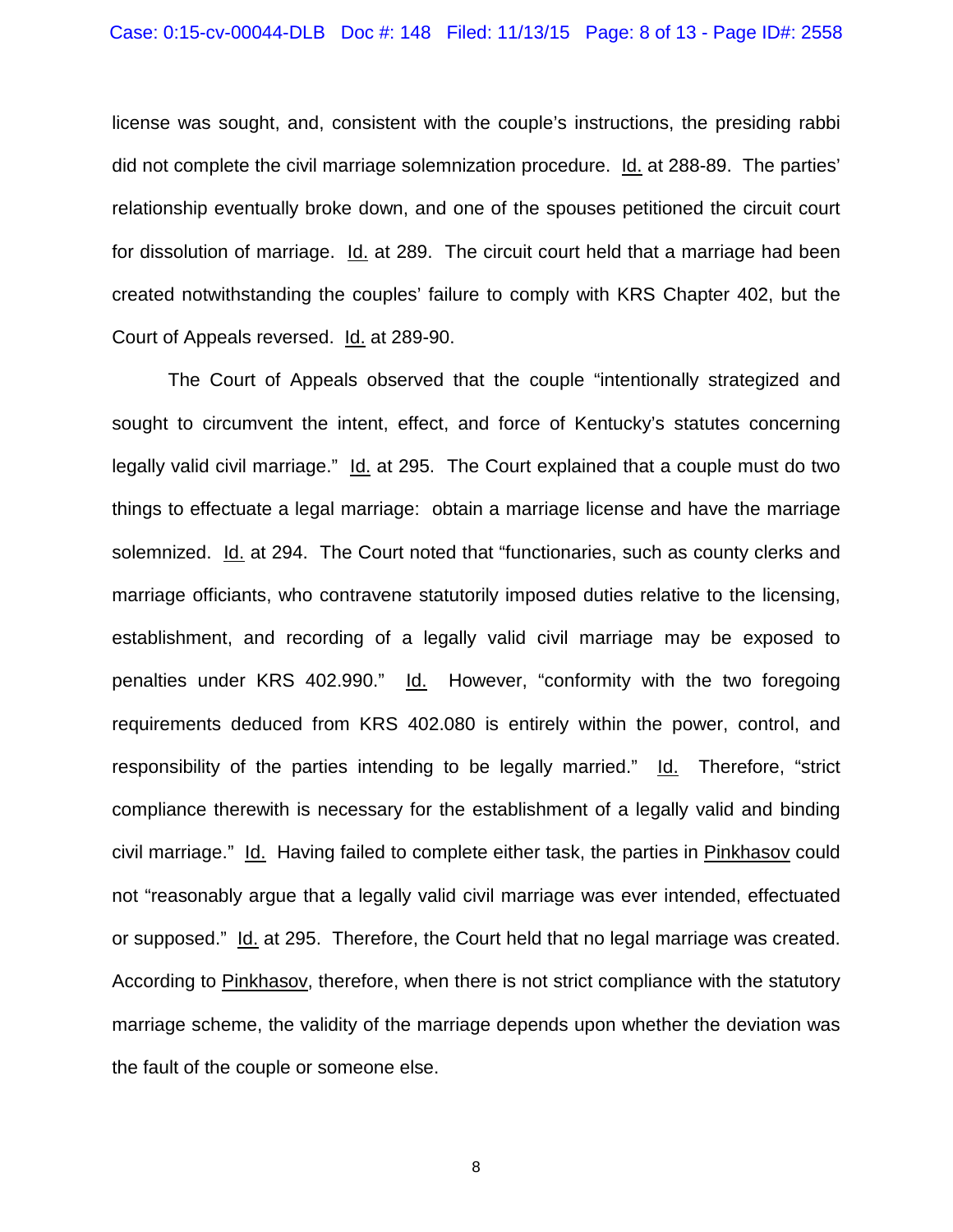Where the couples are legally eligible for marriage and have complied with the statutory prerequisites within their control, Kentucky's courts will recognize the marriage as valid notwithstanding the fact that a functionary in the process did not perform his/her obligations precisely as required. For example, a Kentucky statute provides that a marriage solemnized by a person professing to have (but actually lacking) authority is not invalid if the couple believed the officiant had authority. KRS 402.070. Kentucky's High Court has held that a couple was legally married notwithstanding the fact that the officiant of the solemnization was not authorized to do so by KRS Chapter 402 where the couple believed the officiant to be qualified. Arthurs v. Johnson, 280 S.W.2d 504, 505 (Ky. 1955). Likewise, in Potter v. Stanley, 219 S.W. 167 (Ky. 1920), the High Court held that a couple was legally married notwithstanding the fact that the license and certificate "had been mislaid or destroyed, and could not be found in the office of the custodian of such documents." Id. at 169.

The rationale behind this distinction is clear. It is within an eligible couple's ability to obtain a marriage license and have it solemnized, while the failure of a functionary to properly discharge his or her responsibilities is generally outside the couple's control. While there may be a consequence to the functionary,<sup>2</sup> there is no adverse effect on the couples who marry pursuant to a facially deficient license. Thus, while Davis, as county

KRS 402.990.

 $2$  The General Assembly has enacted KRS 402.990 to provide for penalties for those who violate the provisions of KRS Chapter 402. For example:

<sup>(7)</sup> Any clerk who knowingly issues a marriage license in violation of his duty under this chapter shall be guilty of a Class A misdemeanor.

<sup>(8)</sup> If any deputy clerk or any person other than a county clerk knowingly issues a marriage license in violation of this chapter, but not for a prohibited marriage, he shall be guilty of a Class A misdemeanor, and if he knowingly issues a license for a marriage prohibited by this chapter, he shall be guilty of a Class A misdemeanor. \*\*\* \*\*\* \*\*\*

<sup>(10)</sup> Any county clerk who violates any of the provisions of KRS 402.110 or 402.230 shall be guilty of a violation.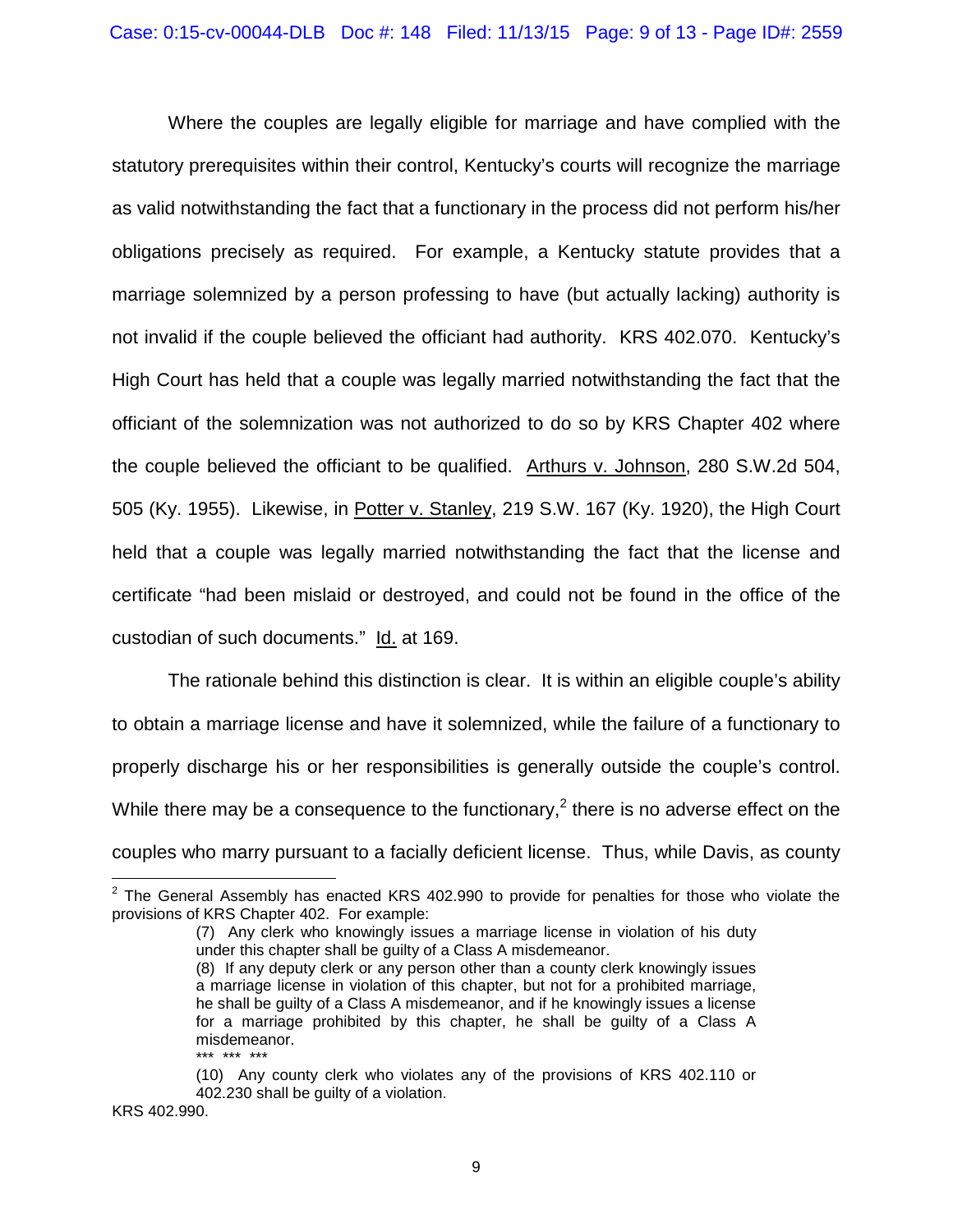clerk, may be subject to statutory sanction under KRS 402.990, her actions in altering marriage licenses will not penalize those eligible couples who have done everything within their ability to be lawfully married. This analysis is consistent with wellestablished Kentucky law.

Since entry of the Preliminary Injunction, the Rowan County Clerk's Office has issued marriage licenses that differ from those issued pre-Obergefell. The licenses issued from September 4 through September 11 contained a minor deviation from the prescribed form, which this Court found acceptable. See Order (D.E. 89). Given that this Court is satisfied with these licenses, the Third-Party Defendants likewise accept them as valid. Thereafter, the Rowan County Clerk's Office has issued marriage licenses that further deviate from the prescribed form. As explained above, those altered licenses are not fully consistent with Kentucky statute, but such deviations do not render the marriages ineffective. Thus, the Third-Party Defendants have and will continue to recognize as valid those marriages solemnized pursuant to the altered licenses for purposes of the governmental rights, benefits, and responsibilities conveyed by the Executive Branch agencies over which Governor Beshear exercises supervisory control. See, e.g. Obergefell, 135 S. Ct. at 2601 (identifying numerous areas in which government recognition of marriage is material, including taxation, adoption, and workers' compensation benefits).

However, the Third-Party Defendants are not the official arbiters of whether a lawful marriage has been consummated. Kentucky provides a statutory cause of action to affirm or avoid a disputed marriage. KRS 402.250. The legality of a marriage also could be tested as part of some other court proceeding, such as a claim for dissolution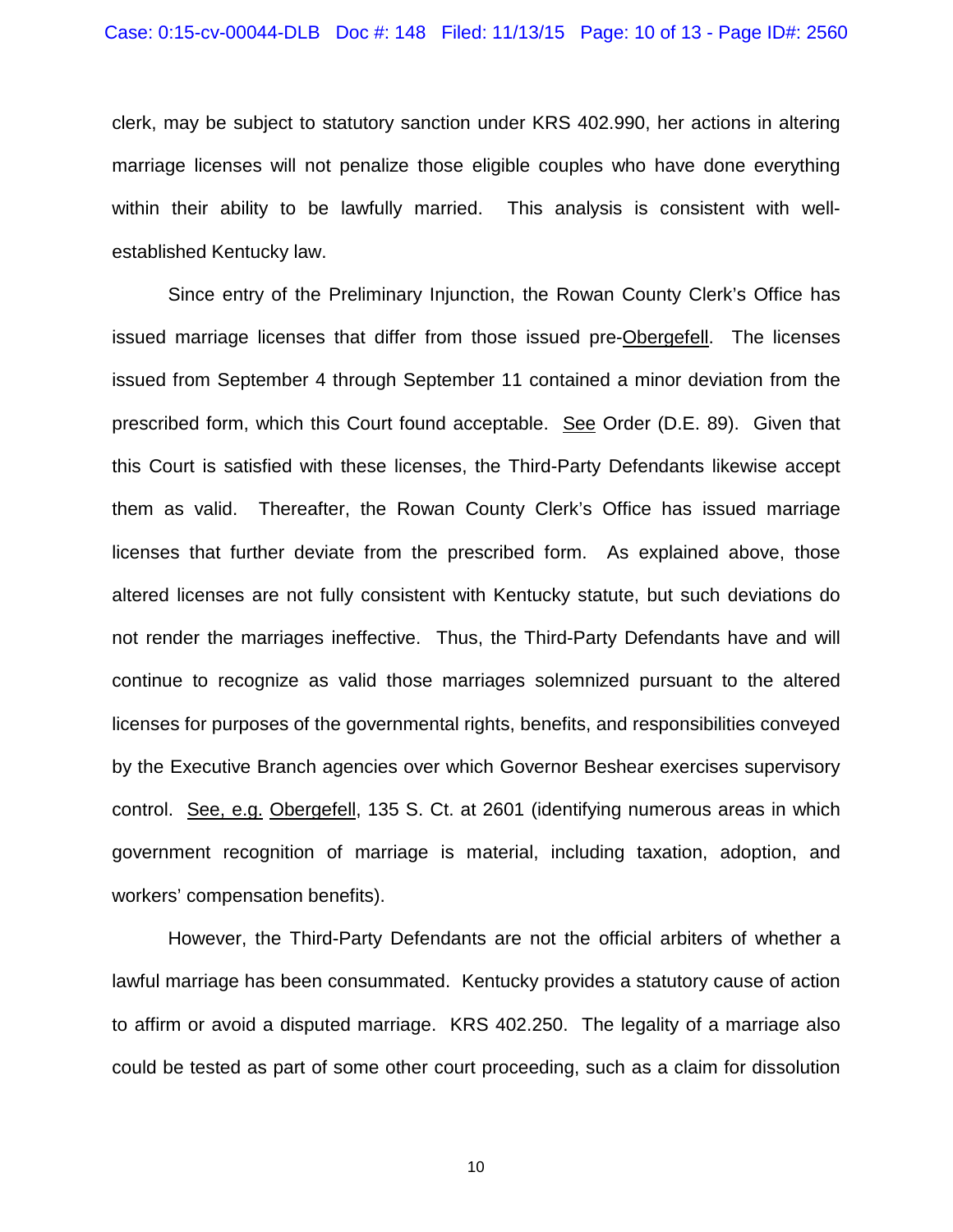of marriage (as in Pinkhasov) or wrongful death (as in Arthurs). Until this Court or another court of competent jurisdiction holds to the contrary, the Third-Party Defendants will continue to follow the analysis set out above.

## **C. The Third-Party Defendants Express No Position on Plaintiffs' Constitutional Allegations Relating to the Altered Licenses or the Request for Further Relief.**

Plaintiffs allege that "[t]he marriage licenses currently issued by the Rowan County Clerk's Office are so materially altered that they create a two-tier system of marriage licenses throughout the state." See Motion to Enforce at 8 (D.E. 120). Plaintiffs also claim that the altered licenses "effectively feature a stamp of animus against the LGBT community." Id. Plaintiffs request the Court order further relief to bring the Rowan County Clerk's Office into conformity with the Preliminary Injunction and Clarified Injunction. Id. at 8-11. Having addressed the issue specified in the Order of October 14, 2015 (D.E. 135), the Third-Party Defendants express no opinion on Plaintiffs' constitutional claims regarding the altered marriage licenses or the request for additional relief.

## III. CONCLUSION

For the reasons set out above, the Third-Party Defendants will recognize as valid those properly-solemnized marriages performed pursuant to the altered licenses issued by the Rowan County Clerk's Office, unless directed to do otherwise by this Court or another court of competent jurisdiction.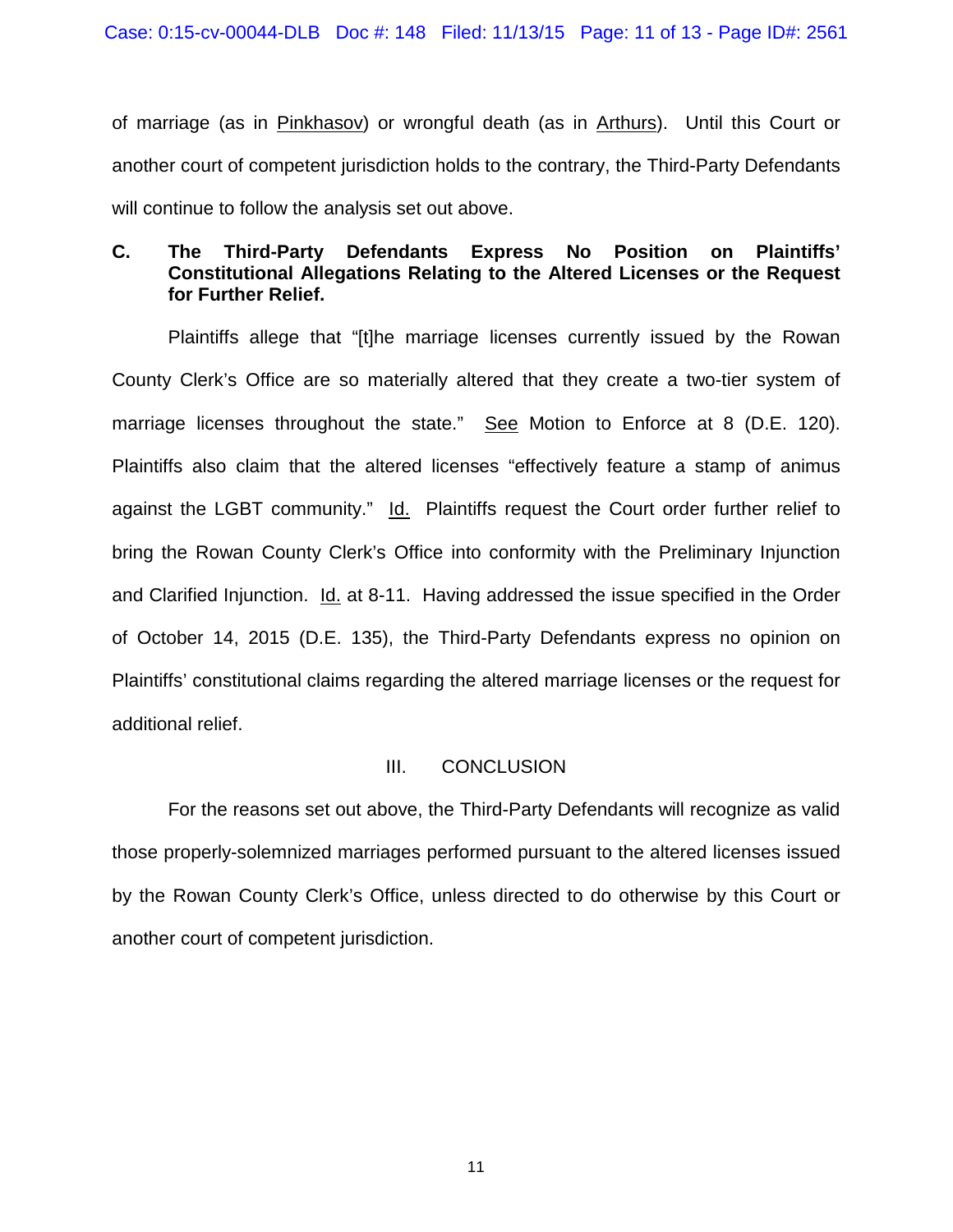Respectfully submitted,

STOLL KEENON OGDEN PLLC 300 West Vine Street, Suite 2100 Lexington, Kentucky 40507-1380 (859) 231-3000 (859) 253-1093 facsimile

By: /s/ Palmer G. Vance II William M. Lear, Jr. Palmer G. Vance II

COUNSEL FOR THIRD-PARTY DEFENDANTS GOVERNOR STEVEN L. BESHEAR AND COMMISSIONER WAYNE ONKST IN THEIR OFFICIAL CAPACITIES

## CERTIFICATE OF SERVICE

I hereby certify that I have filed the foregoing with the Court's ECF system on the 13th day of November 2015, which simultaneously serves a copy to the following via electronic mail:

Daniel J. Canon Laura E. Landenwich Leonard Joe Dunman CLAY DANIEL WALTON ADAMS, PLC dan@dancanonlaw.com laura@justiceky.com joe@justiceky.com COUNSEL FOR PLAINTIFFS

William Ellis Sharp ACLU OF KENTUCKY sharp@aclu-ky.org COUNSEL FOR PLAINTIFFS

Anthony Charles Donahue DONAHUE LAW GROUP, PSC acdonahue@donahuelawgroup.com COUNSEL FOR KIM DAVIS